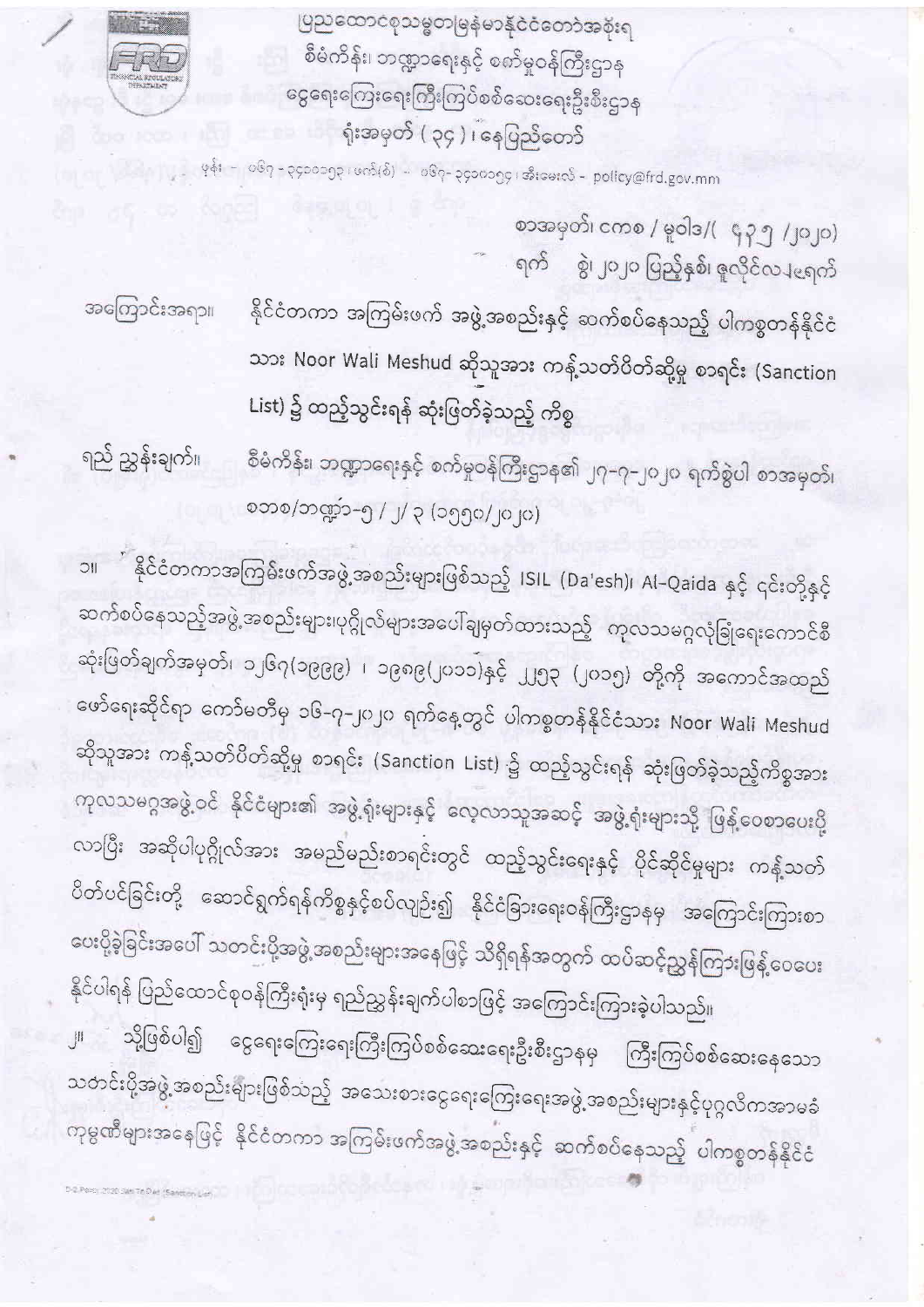သား Noor Wali Meshud ဆိုသူအား ကန့်သတ်ပိတ်ဆို့မှုစာရင်း (Sanction List) ၌ ထည့်သွင်း ရန် ဆုံးဖြတ်ခဲ့သည့်ကိစ္စအပေါ် သိရှိ၍ AML/CFTဆိုင်ရာညွှန်ကြားချက်နှင့်အညီ လိုက်နာနိုင်ရေးအတွက် အကြောင်းကြားပါသည်။

ပူတွဲပါ ကန့်သတ်ပိတ်ပင်မှုစာရင်း (Sanction List) ၁ စုံ

 $(60585)$ ညွှန်ကြားရေးမှူးချုပ်

## ဖြန့်ဝေခြင်း

အသေးစားငွေရေးကြေးရေးလုပ်ငန်းကြီးကြပ်စစ်ဆေးရေးဌာနခွဲ အာမခံလုပ်ငန်းကြီးကြပ်စစ်ဆေးရေးဌာနခွဲ အသေးစားငွေရေးကြေးရေးလုပ်ငန်းအဖွဲ့ အစည်းများအားလုံး ပုဂ္ဂလိကအာမခံကုမ္ပဏီများအားလုံး

မိတ္တုုကို

ပြည်ထောင်စုနယ်မြေနေပြည်တော် ၊ တိုင်းဒေသကြီး/ပြည်နယ်ဦးစီးမှူးများ ရုံးလက်ခံ မွှောစာ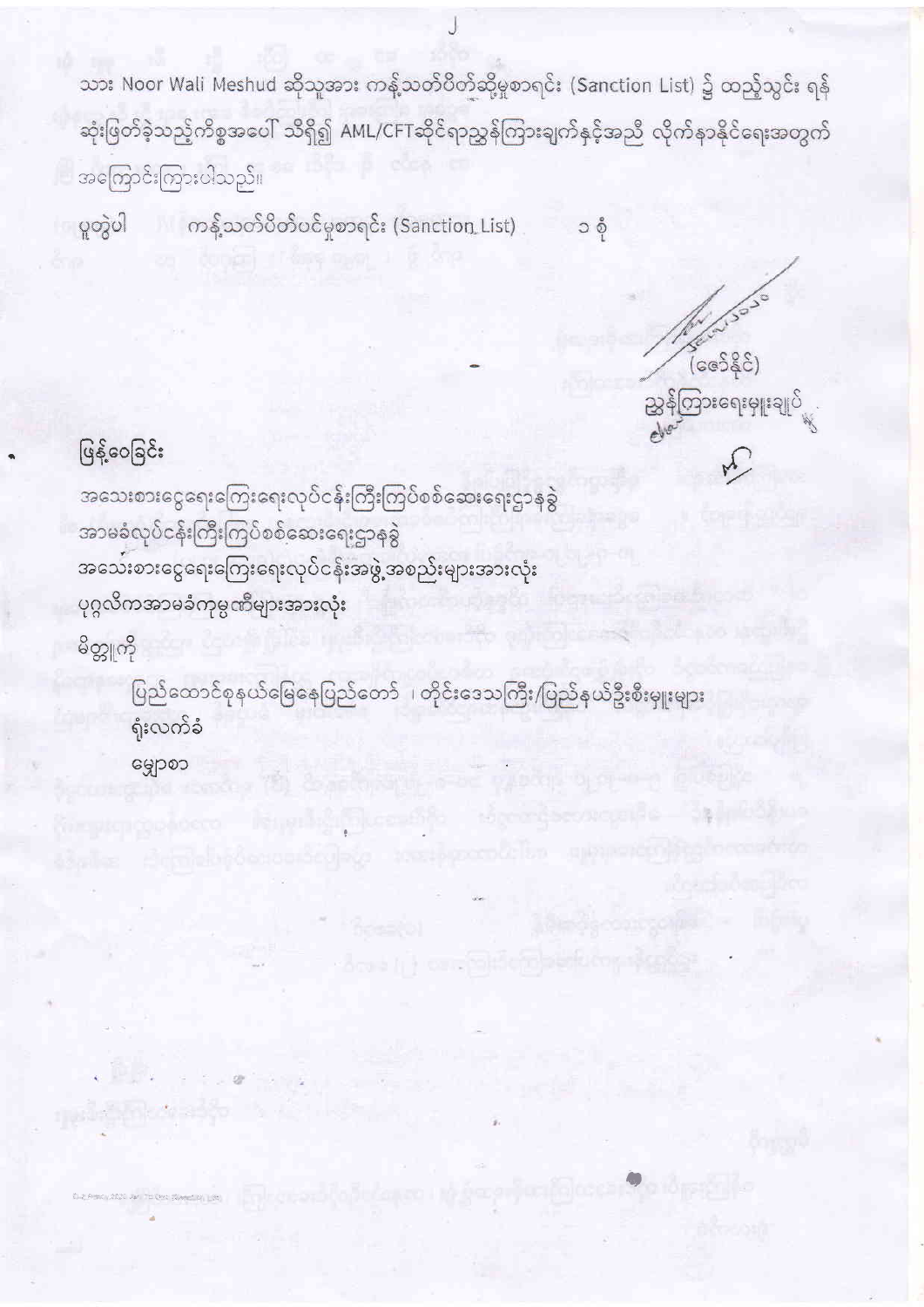

## PERMANENT MISSION OF THE REPUBLIC OF THE UNION OF MYANMAR TO THE UNITED NATIONS, NEW YORK

TEL: 744-1271, FAX: 744-1290 E-MAIL: mvanmarmission@verizon.net

10 EAST 77<sup>th</sup>STREET NEW YORK, N.Y. 10075

MMRS (အထွက်)

| သို့    | နုခဌ၊နေပြည်တော်  |
|---------|------------------|
| Q       | မေရေနယူးယောက်    |
| စာအမှတ် | 0090 50/4660-600 |
| ရက်စွဲ  | $J_{2-0-10}$ or  |

နိုင်ငံတကာအကြမ်းဖက်အဖွဲ့ အစည်းများဖြစ်သည့် ISIL(Da'esh)၊ Al-Qaida၊ ၎င်းတို့နှင့် ဆက် IIC စပ်ပတ်သက်နေသည့် အဖွဲ့အစည်းများ၊ လူပုဂ္ဂိုလ်များအပေါ်ချမှတ်ထားသည့် ကုလသမဂ္ဂလုံခြုံရေး ကောင်စီ ဆုံးဖြတ်ချက်အမှတ်၊ ၁၂၆၇ | (၁၉၉၉)၊ ၁၉၈၉ | (၂၀၁၁) နှင့် ၂၂၅၃ | (၂၀၁၅) တို့ကို အစော၁င် အထည် ဖော်ရေးဆိုင်ရာကော်မတီက ပါကစ္စတန်နိုင်ငံသား Noor Wali Meshud ဆိုသူအား ကန့်သတ် ပိတ်ဆို့မှုစာရင်း(Sanction List)သို့ထည့်သွင်းရန် ၁၆–၇–၂၀၂၀ ရက်နေ့၌ ဆုံးဖြတ်ချက်ချမှတ်ခဲ့သည်ကို ကော်မတီဥက္ကဌက ကုလသမဂ္ဂအဖွဲ့ ဝင်နိုင်ငံများ၏ အဖွဲ့ ရုံးများနှင့် လေ့လာသူအဆင့် အဖွဲ့ ရုံးများသို့ အကြောင်းကြားလာသည့်စာအား ဤစာနှင့်အတူ ပူးတွဲပေးပို့ တင်ပြအပိပါသည်။

သို့ဖြစ်ပါ၍ ပါကစ္စတန်နိုင်ငံသား Noor Wali Meshud ဆိုသူနှင့်ပတ်သက်၍ ကုလသမဂ္ဂမှ ji -<br>လေးပို့လာသည့် အချက်အလက်များနှင့် ၎င်းအားကန့်သတ်ပိတ်ဆို့မှုစာရင်းသို့ ထည့်သွင်းရသည့် အကျိုး အကြောင်းဖော်ပြချက်တို့ကို အမည်မည်းစာရင်းသို့ထည့်သွင်းနိုင်ရေး သက်ဆိုင်ရာဌာနသို့ ဆက်လက် ပေးပို့ခြင်းအပါအဝင် လိုအပ်သကဲ့သို့ ဆောင်ရွက်နိုင်ပါရန်တင်ပြအပ်ပါသည်။

ရက်စွဲ၊ ၂၀၂၀ပြည့်နှစ်၊ ရူလိုင်လ  $\downarrow$ ဉ ရက်

120

.

အမြဲတမ်းကိုယ်စားလှယ်(ကိုယ်စား) (တင်မောင်နိုင်၊ဒုတိယအမြဲတမ်းကိုယ်စားလှယ်)

**CASH WARD** 

## မိတ္တုုတို

- ညွှန်ကြားရေးမှူးချုပ်၊ အပြည်ပြည်ဆိုင်ရာအဖွဲ့ အစည်းများနှင့် စီးပွားရေးဦးစီးဌာန
- မွှာနီကြားရေးမှုုးချုပ်၊ ကောင်စစ်ရေးရာနှင့် ဥပဒေရေးရာဦးစီးဌာန
	- မြန်မာသံရုံး/အဖွဲ့ ရုံး/ကောင်စစ်ဝန်ချပ်ရုံးများအားလုံး